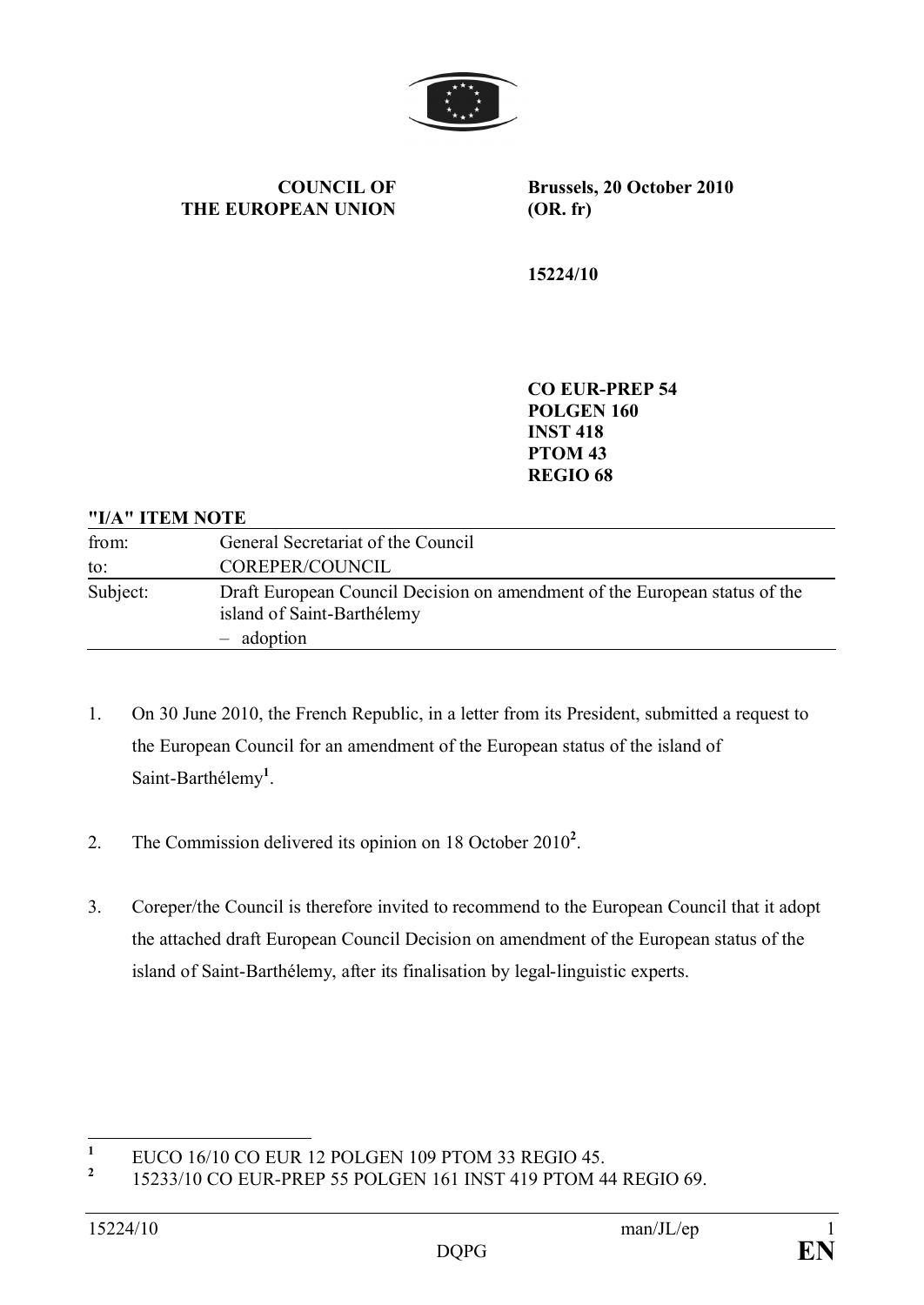### **DRAFT EUROPEAN COUNCIL DECISION**

**of**

### **on amendment of the European status of the island of Saint-Barthélemy**

### THE EUROPEAN COUNCIL,

Having regard to the Treaty on the Functioning of the European Union, and in particular Article 355(6) thereof,

Having regard to the initiative of the French Republic, sent in a letter from its President on 30 June 2010**<sup>1</sup>** ,

Having regard to the opinion of the European Commission **2** ,

Whereas:

(1) By an amendment which it made to Article 299 of the Treaty establishing the European Community, renumbered as Article 355 of the Treaty on the Functioning of the European Union (TFEU), the Treaty of Lisbon, which came into force on 1 December 2009, allows the European Council, on the initiative of the Member State concerned, to adopt a decision amending the status, with regard to the Union, of a Danish, French or Netherlands country or territory referred to in Article 355(1) or (2), acting unanimously after consulting the Commission.

**<sup>1</sup>** EUCO 16/10 CO EUR 12 POLGEN 109 PTOM 33 REGIO 45.

**<sup>2</sup>** CO EUR-PREP 55 POLGEN 161 ANST 419 PTOM 44 REGIO 69.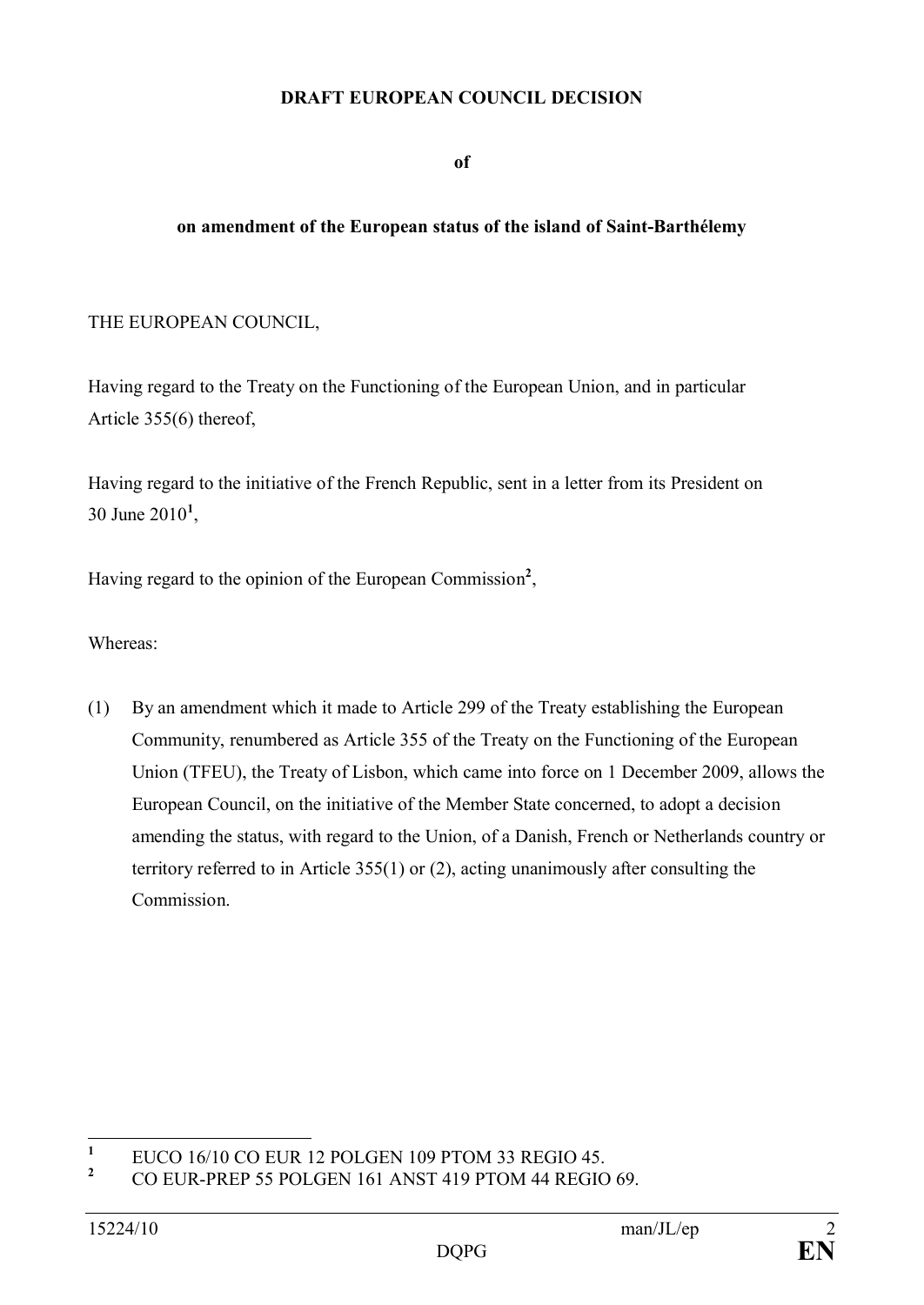- (2) In a letter from its President on 30 June 2010, the French Republic asked the European Council to take such a decision as regards the island of Saint-Barthélemy which is referred to in Article 355(1) of the TFEU. France asks that the status of this island should change from that of outermost region, covered by Article 349 of the TFEU, to that of overseas country or territory, covered by Part Four of the TFEU.
- (3) France's request reflects the desire expressed by the elected representatives of the island of Saint-Barthélemy, which is an overseas collectivity within the French Republic, governed by Article 74 of the French Constitution, with autonomy, to obtain a European status which would be better suited to its status under domestic law, particularly given its remoteness from the mainland, its small insular economy largely devoted to tourism and subject to difficulties in obtaining supplies which hamper the application of some European Union standards.
- (4) France has undertaken to conclude the agreements necessary to ensure that the interests of the Union are preserved when this change takes place. These agreements relate firstly to monetary matters, as France intends to retain the euro as the sole currency on Saint-Barthélemy and it must be ensured that the application of the law of the Union in the essential fields of the good functioning of economic and monetary union is maintained. They relate secondly to taxation and will aim to guarantee that the mechanisms of the relevant Directives (77/799/EEC and 2003/48/EC), which target in particular fraud and cross-border tax evasion, will continue to apply in future to the territory of Saint-Barthélemy. The citizens of Saint-Barthélemy will remain citizens of the European Union and will enjoy the same rights and freedoms within the Union as other French citizens, just as all citizens of the Union will continue to benefit from the same rights and freedoms in Saint-Barthélemy as they do now.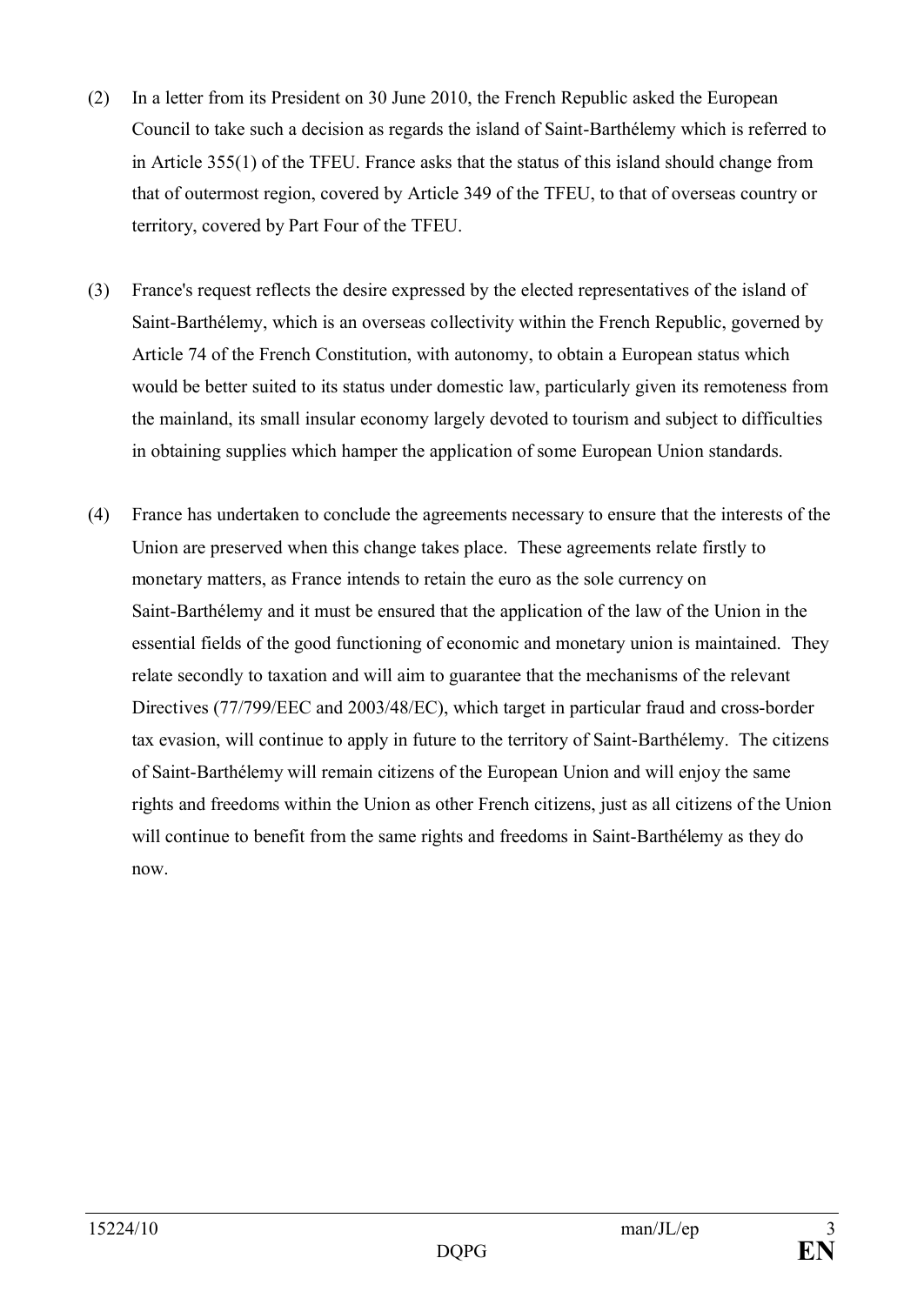(5) As a result, the change in the European status of the island of Saint-Barthélemy, in response to the democratically expressed request of its elected representatives, will not jeopardise the Union's interests and is consistent with the access of the island to autonomous status under national law,

## HAS ADOPTED THIS DECISION:

## *Article 1*

With effect from 1 January 2010, the island of Saint-Barthélemy shall cease to be an outermost region of the European Union and shall have the status of associated overseas country or territory provided for in Part Four of the Treaty on the Functioning of the European Union (TFEU).

# *Article 2*

The Treaties shall consequently be amended as follows:

- 1) in the first paragraph of Article 349 of the TFEU, the words "Saint-Barthélemy" shall be deleted;
- 2) in Article 355(1) of the TFEU, the words "Saint-Barthélemy" shall be deleted;
- 3) in Annex II, a new eighth indent shall be inserted, between that relating to Saint Pierre and Miquelon and that relating to Aruba, which shall read as follows:
	- "- Saint-Barthélemy,"